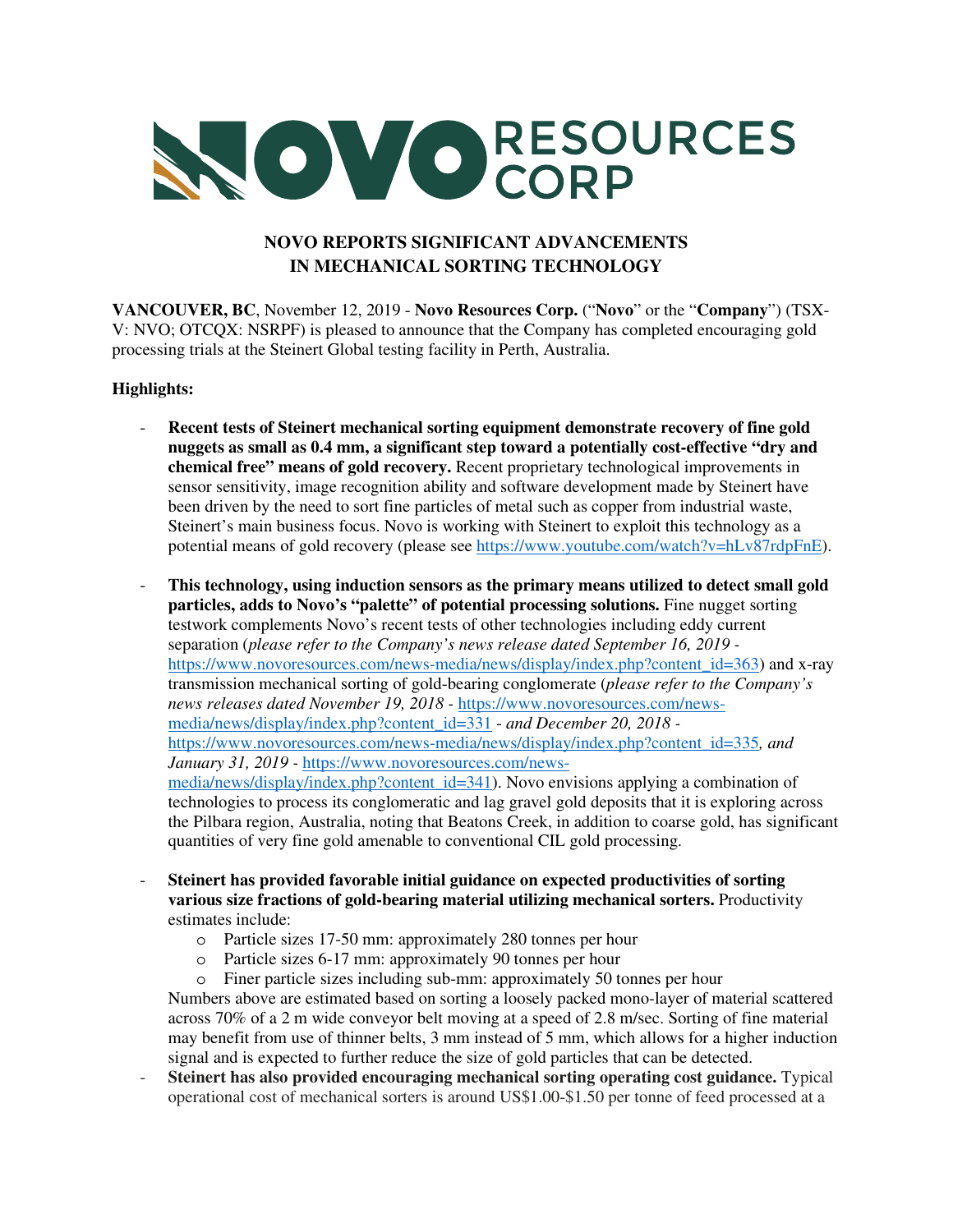belt coverage of 12%. A significant proportion of operating costs are associated with the cost of providing compressed air to the ejection valves. Mechanical sorters are typically used for upgrading feeds ahead of long-distance trucking to a plant or as pre-processing to upgrade material where processing plants are constrained for throughput. Each of these scenarios involve high ejection rates, often exceeding 50% of the total mass. In contrast to this traditional use, Novo's intended application contemplates mechanical sorting as the primary sorting mechanism to separate gold particles and it is expected that less than 1% of material will require ejection at 70% belt coverage. Novo have been advised that processing cost could potentially be reduced under this scenario to as low as US\$0.26 per tonne.

- **Novo envisions utilization of mechanical sorting as a means of dry processing of Egina lag gravels and is making plans to field test this technology in 2020.**
- **These technological improvements in nugget detection have positive implications for gold capture at Novo's Karratha gold project.** Test work conducted on Karratha conglomerates by TOMRA, Sydney, Australia, in late 2018 and early 2019 clearly shows mechanical sorting of +6 mm gold-bearing rock is effective at capturing a significant percentage of gold, but a solution for the -6 mm fraction of crushed gold bearing conglomerates was not feasible at that time. It now appears a solution is possible.
- **Technological improvements in mechanical sorting technology continue apace, with Australia's dominant mechanical sorting companies, Steinert and TOMRA, each supported by strong and active research and development divisions.** Both companies continue to strive for improved detection and ejection capabilities to advance commercial application of mechanical sorters in the resources sector.

"Our recent tests on sortability of fine gold nuggets are very encouraging," commented Rob Humphryson, CEO and director of Novo. "As investors are aware, Novo is experimenting with a number of waterless, chemical free processing techniques to handle the unique nuggety gold in our Pilbara conglomerates and lag gravels. Tests over the past few months with Steinert mechanical sorters fitted with induction sensors have shown that we can now reliably identify gold particles orders of magnitude smaller than possible only a year ago. Early this year, we showed that sorting of gold-bearing rock material using TOMRA's mechanical sorters utilizing x-ray transmission is highly effective. More recent tests using Steinert eddy current separators also proved very promising. We are quickly developing a palette of processing techniques that can be potentially utilized to treat our various styles of mineralization. Whilst we have been assured that a detected gold particle can be reliably ejected, field testing of these technologies in 2020 will be the next critical step to prove this technology and gain an operational understanding of productivities, costs and detection size limits."

Dr. Quinton Hennigh, P. Geo., the Company's, President, Chairman, Director, and a qualified person as defined by National Instrument 43-101, has approved the technical contents of this news release.

#### **About Novo Resources Corp.**

Novo's focus is to explore and develop gold projects in the Pilbara region of Western Australia, and Novo has built up a significant land package covering approximately 13,000 sq km with varying ownership interests. For more information, please contact Leo Karabelas at (416) 543-3120 or email leo@novoresources.com